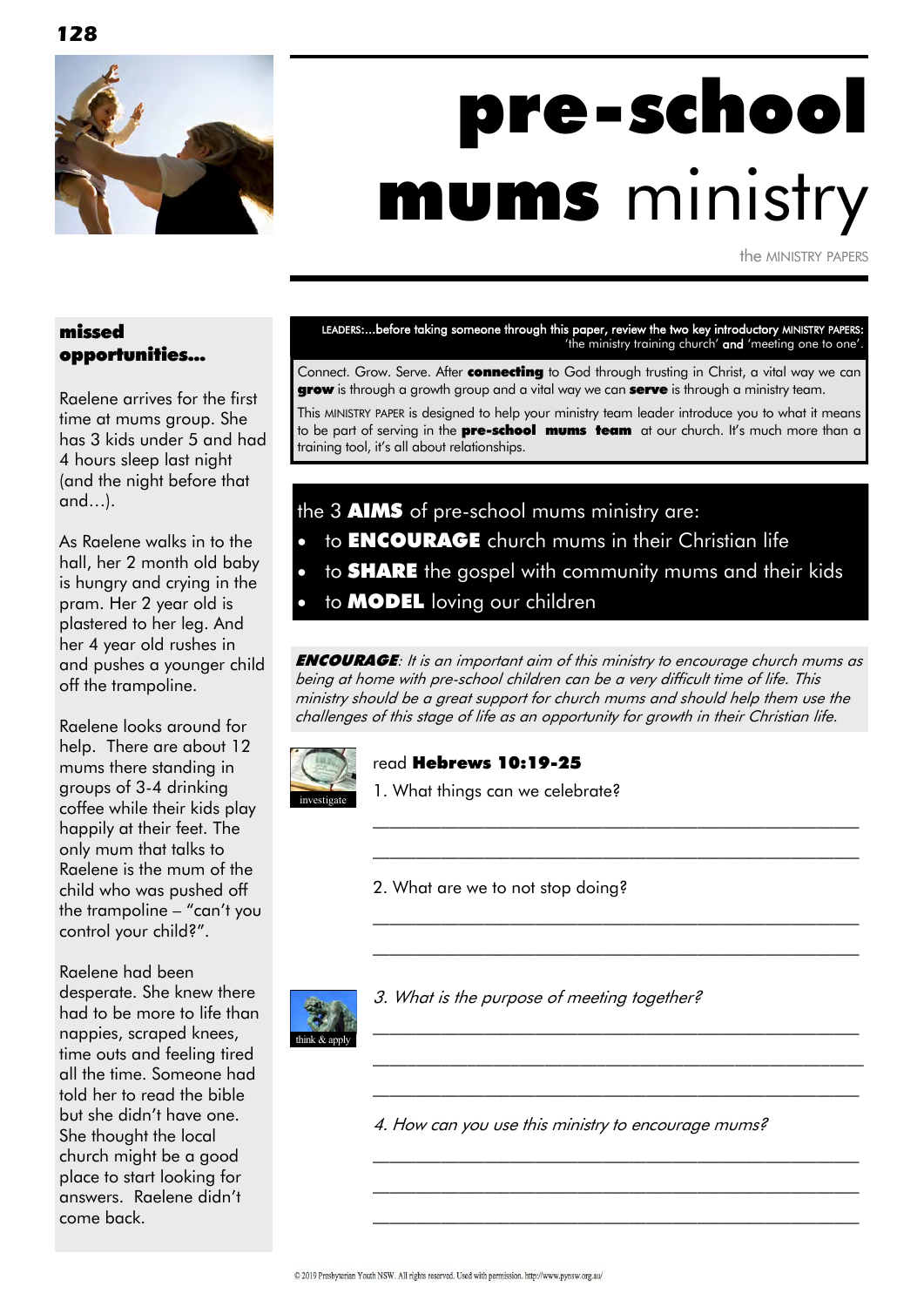**SHARE:** The second aim of ministry to pre-school mums is to reach mums outside the church with the great news of salvation through Jesus.

> $\mathcal{L}_\text{max}$  and the contract of the contract of the contract of the contract of the contract of the contract of  $\mathcal{L}_\text{max}$  and the contract of the contract of the contract of the contract of the contract of the contract of

> \_\_\_\_\_\_\_\_\_\_\_\_\_\_\_\_\_\_\_\_\_\_\_\_\_\_\_\_\_\_\_\_\_\_\_\_\_\_\_\_\_\_\_\_\_\_\_\_\_\_\_\_\_\_\_\_\_ \_\_\_\_\_\_\_\_\_\_\_\_\_\_\_\_\_\_\_\_\_\_\_\_\_\_\_\_\_\_\_\_\_\_\_\_\_\_\_\_\_\_\_\_\_\_\_\_\_\_\_\_\_\_\_\_\_

> \_\_\_\_\_\_\_\_\_\_\_\_\_\_\_\_\_\_\_\_\_\_\_\_\_\_\_\_\_\_\_\_\_\_\_\_\_\_\_\_\_\_\_\_\_\_\_\_\_\_\_\_\_\_\_\_\_  $\mathcal{L}_\text{max}$  and the contract of the contract of the contract of the contract of the contract of the contract of

> \_\_\_\_\_\_\_\_\_\_\_\_\_\_\_\_\_\_\_\_\_\_\_\_\_\_\_\_\_\_\_\_\_\_\_\_\_\_\_\_\_\_\_\_\_\_\_\_\_\_\_\_\_\_\_\_\_ \_\_\_\_\_\_\_\_\_\_\_\_\_\_\_\_\_\_\_\_\_\_\_\_\_\_\_\_\_\_\_\_\_\_\_\_\_\_\_\_\_\_\_\_\_\_\_\_\_\_\_\_\_\_\_\_\_



#### read Romans 1:16-20

1. Why are we not to be ashamed of the gospel?

#### 2. What will save people?



3. How can we be ashamed of the gospel in this ministry?

4. How is the gospel always the focus of this ministry?

**MODEL:** the third aim of ministry to pre-school mums is to model loving our children. Christian mums won't be perfect but we want to have godly attitudes about our role as mothers and our children.



#### read Titus 2:3-5

1. Does loving our children come naturally?

2. How can this be a witness to outsiders?

3. What does the passage say about the role of older women in this ministry?

 $\mathcal{L}_\text{max}$  and the contract of the contract of the contract of the contract of the contract of the contract of \_\_\_\_\_\_\_\_\_\_\_\_\_\_\_\_\_\_\_\_\_\_\_\_\_\_\_\_\_\_\_\_\_\_\_\_\_\_\_\_\_\_\_\_\_\_\_\_\_\_\_\_\_\_\_\_\_

\_\_\_\_\_\_\_\_\_\_\_\_\_\_\_\_\_\_\_\_\_\_\_\_\_\_\_\_\_\_\_\_\_\_\_\_\_\_\_\_\_\_\_\_\_\_\_\_\_\_\_\_\_\_\_\_\_  $\mathcal{L}_\text{max}$  and the contract of the contract of the contract of the contract of the contract of the contract of

 $\mathcal{L}_\text{max}$  and the contract of the contract of the contract of the contract of the contract of the contract of  $\mathcal{L}_\text{max}$  and the contract of the contract of the contract of the contract of the contract of the contract of



4. Thinking through all these passages, what personal challenges are you aware of in terms of playing your part in this ministry team?

\_\_\_\_\_\_\_\_\_\_\_\_\_\_\_\_\_\_\_\_\_\_\_\_\_\_\_\_\_\_\_\_\_\_\_\_\_\_\_\_\_\_\_\_\_\_\_\_\_\_\_\_\_\_\_\_\_ \_\_\_\_\_\_\_\_\_\_\_\_\_\_\_\_\_\_\_\_\_\_\_\_\_\_\_\_\_\_\_\_\_\_\_\_\_\_\_\_\_\_\_\_\_\_\_\_\_\_\_\_\_\_\_\_\_

5. What role will being actively involved in your growth group play in enabling you to carry out this ministry well?

 $\mathcal{L}_\text{max}$  and the contract of the contract of the contract of the contract of the contract of the contract of  $\mathcal{L}_\text{max}$  and the contract of the contract of the contract of the contract of the contract of the contract of

#### profile of a pre-school mum

Pre-school mums come in all shapes and sizes: Christian mums of varying maturity; mums with their first baby—don't be too quick to judge them, remember how protective you were!; mums with several kids under 5— you know how tired you get, it's impossible for them to be watching all their kids all the time; there may be mums from violent relationships— be sensitive to this, it may be very difficult for them to be open about themselves or give you their contact details; persevere with shy mums—they have the same emotional needs as other mums but it can be hard to get close to them; some groups have overpowering mums and you'll need to exercise wise and godly leadership. Remember this is a ministry of your church not a community playgroup.

#### press on mums

a song by Colin Buchanan ©1999

Press on, Mums, In all the chaos Look to Jesus through the tears Press on, Mums God will guide you Through those precious, tender years

#### chorus:

And in all you do, do it for Jesus Who won you life and free forgiveness Yesterday, today he is the same All you do do it in Jesus' name

Press on, Dads Love your wife Serve your children set the pace Press on, Dads Seize the moment Show them Jesus Run the race… chorus

Press on, Kids God adores you He will hear you when you pray Press on, Kids Love your family Honour, serve forgive, obey… chorus

…and when all your human energy is gone

Look towards your Jesus and press on.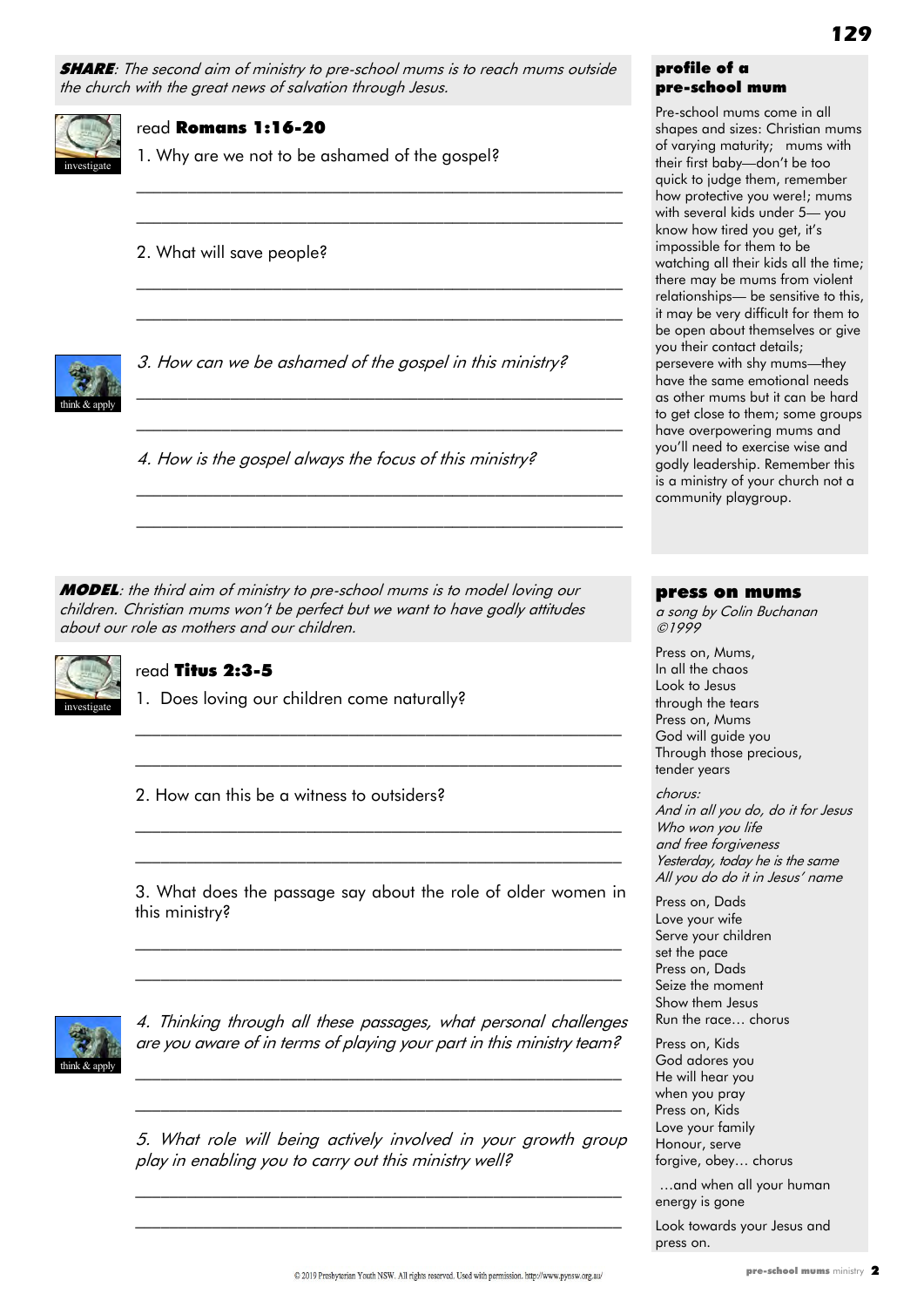### flexible & fixed

Many of our ministry teams are focused on a particular age group or demographic, e.g. kids club, youth group, university ministry. That makes sense because each of these groups has its own particular needs. Each group has its own special challenges and opportunities. However, it's sometimes easy to recognise only what's **unique** about each group. It's easy to forget what all people, whatever age or stage, have in common. This section of the paper helps us think through what's flexible and what's fixed in our ministry to pre-school mums ...

#### be real...

Remember to be open and honest about your struggles as a mum. Don't keep away on days you feel fragile – come and allow the church mums to care for you and show the community mums that Christians struggle in the same ways they do.

Don't keep away if your kids act up. Instead come and model responsible parenting and discipline. Mums need to see others struggling before they'll be willing to be open and honest about their own lives.

#### pathways

remember the pathways to maturity (ministry training church paper). One of the mums having a gospel conversation is just the beginning...

| stage                  | strategy               |
|------------------------|------------------------|
| Christian?             | personal<br>evangelism |
| initial church         | welcoming              |
| contact                | team                   |
| maintainina<br>contact | hospitality            |
| getting                | newcomers              |
| acquainted             | lunch/group            |
| getting                | joining/linked to      |
| involved               | a growth group         |
| getting                | active in              |
| equipped               | growth group           |
| trained for            | taken through          |
| ministry               | ministry paper         |
| training               | take others            |
| others                 | through paper          |
| leading                | apprentice             |
| growth group           | leader                 |



#### challenges and opportunities

Thinking about Raelene's experience (pg1), complete this table:

| what are some of the<br>challenges?    | what are some ideas for facing<br>these challenges?                              |
|----------------------------------------|----------------------------------------------------------------------------------|
|                                        |                                                                                  |
|                                        |                                                                                  |
| what are some of the<br>opportunities? | what are some ideas for <b>making</b><br><b>the most</b> of these opportunities? |
|                                        |                                                                                  |
|                                        |                                                                                  |
|                                        |                                                                                  |

#### you need help…

You may have identified as a challenge that mums are busy looking after their own kids and have little capacity for helping women like Raelene. That's where women from the church without pre-schoolers are a priceless resource. Try to get grandmas or women with kids in school to come each week to help out and build relationships with the mums.

You need the support of your whole church. Keep your leadership team and growth group leaders informed about your ministry. Seek their help to create pathways to get women from your group to church and into a growth group (and of course converted!). Keep the whole church informed so that they can support you by praying. Have representatives on your welcoming team so that all new mums with pre-schoolers meet someone from your ministry on their first visit to church.

#### the nuts and bolts…

There are many ways of structuring your group & you'll need to be flexible to meet the needs of your mums/kids at various times. Here's one sample:

- 9.30am church mums arrive for prayer and set up
- 10am mums arrive, have craft set up already so kids join in as they arrive<br>10.40 wash hands, sing grace, morning tea (pack up craft)
	- wash hands, sing grace, morning tea (pack up craft)
- 11.00 set up playdough
- 11.30 energetic activity for older kids who may be getting bored and destructive
- 11.40 songs and story time
- 12.00 pack up and leave

Remember this is an outreach ministry and not a community playgroup. Don't be scared to have kids crafts teaching basic truths about God or singing easy Christian kids songs.

It is great to have days (as many as you can) when the kids get looked after by volunteers from the church so the mums can get some time out. This can be a real attraction for community mums and make them choose your group over another playgroup. It is also a great opportunity to deepen relationships between the mums. Often groups have a talk, discussion time and a craft. Colossians 4:2-6 encourages us to make the most of every opportunity and let our conversations be full of grace. Make sure this is reflected in your talks and discussion time.